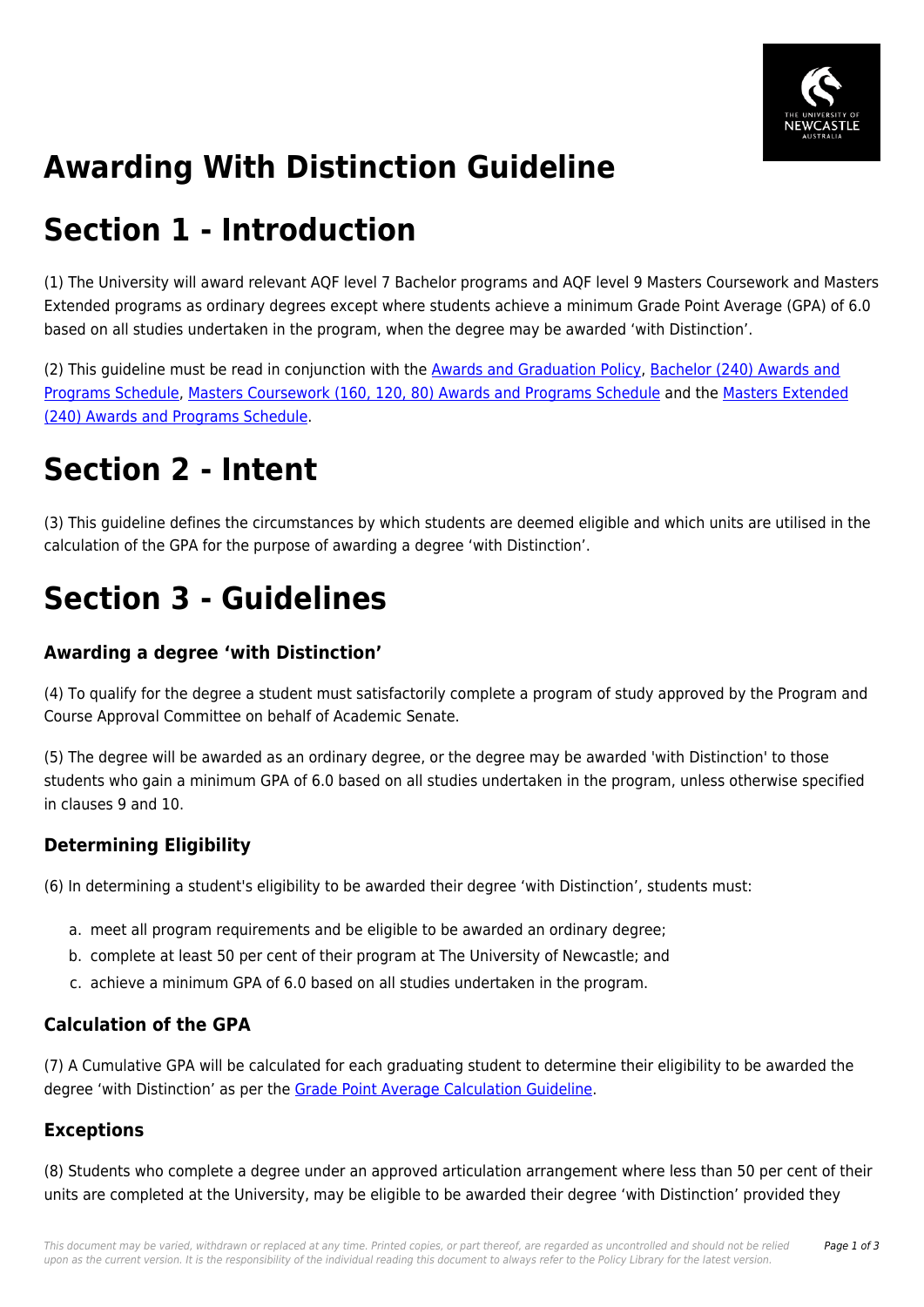achieve a minimum GPA of 6.0 based on all studies undertaken in the program. These include:

a. Bachelor of Industrial Design

#### **Exclusions – AQF(2013) Compliant programs**

(9) The below listed programs are not eligible to be awarded 'with Distinction'.

- a. All AQF level 5 Diploma programs;
- b. All AQF level 8 Bachelor Honours programs;
- c. All AQF level 8 Graduate Certificate and Graduate Diploma programs;
- d. All AQF level 9 Masters by Research programs; and
- e. All AQF level 10 Doctoral Degrees programs.

(10) The award of 'with Distinction' for the Bachelor of Medicine - Joint Medical Program (JMP) is to be made in accordance with the [Bachelor of Medicine – Joint Medical Program \(JMP\) Award of Bachelor of Medicine with Distinction](https://policies.newcastle.edu.au/download.php?id=363&version=1&associated) [Guideline](https://policies.newcastle.edu.au/download.php?id=363&version=1&associated).

#### **Exclusions – Pre-AQF(2013) programs**

(11) The below listed programs are not eligible to be awarded 'with Distinction'.

a. Bachelor of Engineering

(12) The award of 'with Distinction' for the Bachelor of Medicine - Joint Medical Program (JMP) is to be made in accordance with the Bachelor of Medicine – Joint Medical Program (JMP) Award of Bachelor of Medicine with Distinction Guideline.

(13) Professional Doctorate programs are not eligible to be awarded 'with Distinction'.